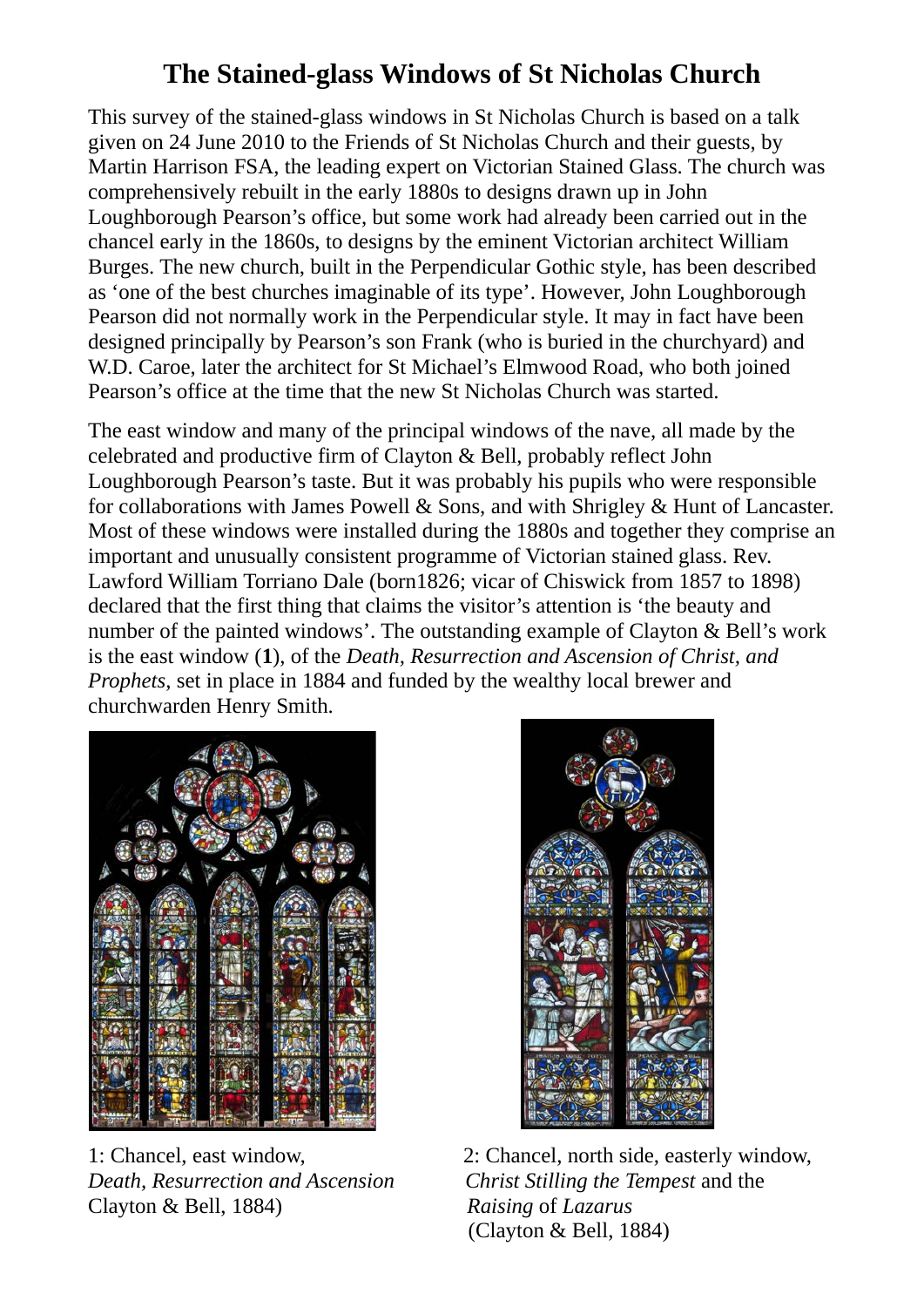By the same firm is the easterly window in the north wall of the chancel (**2**), *Christ Stilling the Tempest* and the *Raising of Lazarus*, installed in memory of Lord Frederick Cavendish, younger son of the 7<sup>th</sup> Duke of Devonshire (the Lay Rector), and Irish Secretary in William Gladstone's government, who was assassinated at Phoenix Park, Dublin, in 1882.

But two of the windows at the east end of the church, and the stained glass of the west window in the tower, predate the rebuilding of the early 1880s. By far the most important window in the church, historically and aesthetically, is the westerly window of the chancel's north wall (**3**), which shows the *Crucifixion* and the iconographically rare story of 'Cornelius and the Angel', as told in *Acts of the Apostles*, chapter 10*.* Dating to 1860-61, this was installed in memory of Rev. Cornelius Neale (who died in 1857) and his wife Susanna, who are buried in the churchyard just opposite the west door of the tower. The donors were their children, the well-known hymn-writer John Mason Neale (1818-1866), founder of the Ecclesiological Society and of the Society of St Margaret (which later built St Mary's Convent and Nursing Home, close by the church on Burlington Lane), and his sister.



 3: Chancel, north side, westerly window, designed by William Burges,  *Crucifixion* and *Cornelius and the Angel* (Clayton & Bell, 1860-61)

This window was made once again by Clayton & Bell, but here in a unique collaboration with the eminent Victorian architect and designer William Burges, who was undoubtedly responsible for the noteworthy design. Especially striking are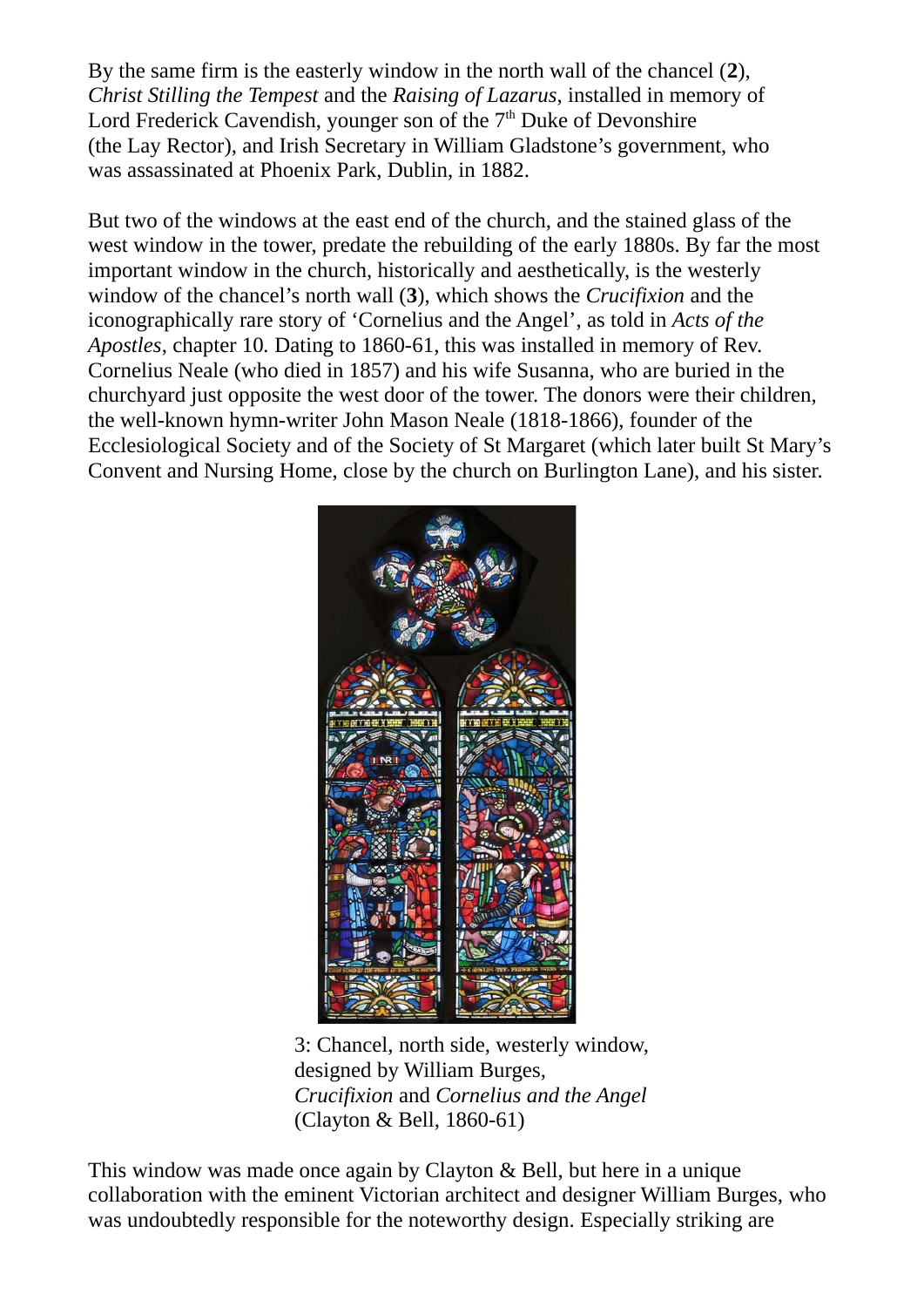Burges's vibrant, glowing colours, including the precocious use of 'gold pink', and his keen sense of abstract, geometric pattern. This glass was originally installed in the south-easterly window of the chancel, which was renewed by Burges in 1861. It was then reused by Pearson in its current position during his rebuilding of the church in the early1880s. In its place was installed a new window, paid for by the widow of Admiral Sir Robert Smart KCB (1796-1874) in her husband's memory; this was destroyed by bombing in World War II.

The glass originally installed in the chancel's east window was also reused by Pearson in the south window of the Lady Chapel. Legend has it that this window (**4**), which shows *Christ with Saint James and Saint John the Evangelist*, was originally made for the clerestory of Cologne Cathedral, but it was in fact put together in around 1850 using techniques that make it look more ancient than actually it is. Windows in other churches across England made by the same mid-nineteenth century antiquarian firm, which is yet to be identified, were given a bewildering range of mythical dates and provenances. This window was presented by John Sharpe, a banker and the architect of the sister church, St Mary Magdalen, Bennett Street (which was also destroyed in World War II), in memory of Benjamin Sharpe (died 1838), Anne Sharpe (died 1819), and William Sharpe (died 1828), a celebrated engraver who lived on Chiswick Mall. The east window of the Lady Chapel (**5**), of the *Ascension, the Angel at the Sepulchre, Pentecost and St Peter,* was installed in 1884 in memory of Commander Frederick Lewis RN and his wife, again at the expense of Henry Smith.



c.1850 *Christ with SS James and John the Angel at the Sepulchre, Pentecost* (maker unidentified) *and St Peter* (Clayton & Bell, 1884)

4: Lady Chapel, south window, 5: Lady Chapel, east window, *Ascension,*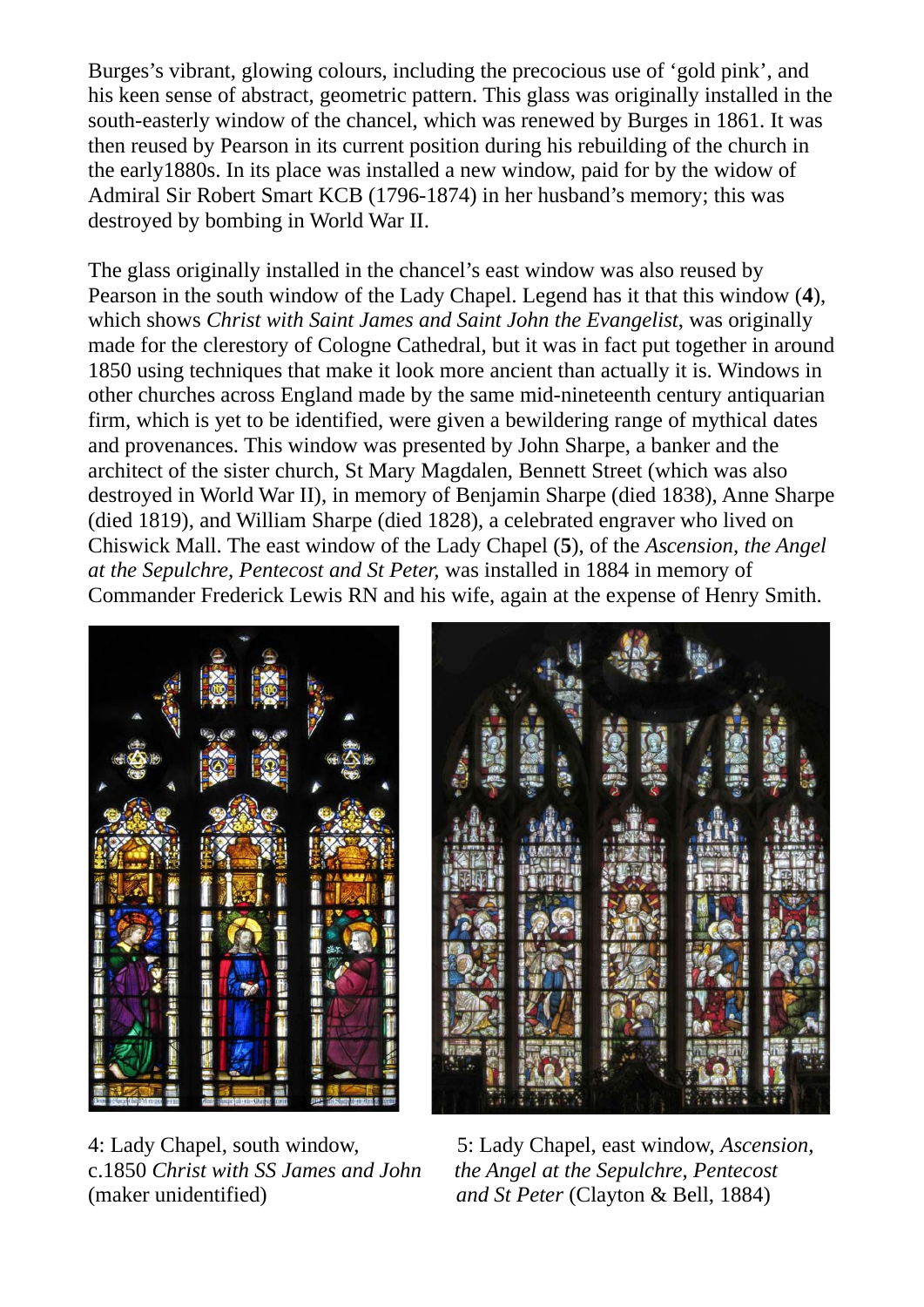The three windows of the south aisle (**6**), all by the firm of James Powell & Sons of Whitefriars and designed by the fine stained-glass artist Charles Hardgrave (1848- 1920), were funded in 1886 by a bequest of the former church organist, T.W. Wells: they show a variety of music-making prophets and angels.



6. South aisle windows, designed by Charles Hardgrave, *Music-making prophets and angels* (James Powell & Son of Whitefriars, 1886)

The *Adoration of the Kings* glass in the west window of the south aisle (**7**), by Clayton & Bell in 1884, was given by John Isaac Thornycroft (1843-1928), the locally well-known Chiswick shipbuilder; and the west window of the tower (**8**), showing *Christ with the Doctors in the Temple* and *Christ receiving the little Children*, was designed by Arthur Louis Moore (1849-1939) early in his career, and was installed in 1877, a few years before the Pearson reconstruction of the church.



7: Rear wall, left-hand window, 8: Tower, window, designed by



*Adoration of the Kings* **Arthur L. Moore, Christ with the Arthur L. Moore**, *Christ with the* (Clayton & Bell, 1884) *Doctors in the Temple and Christ receiving the little Children*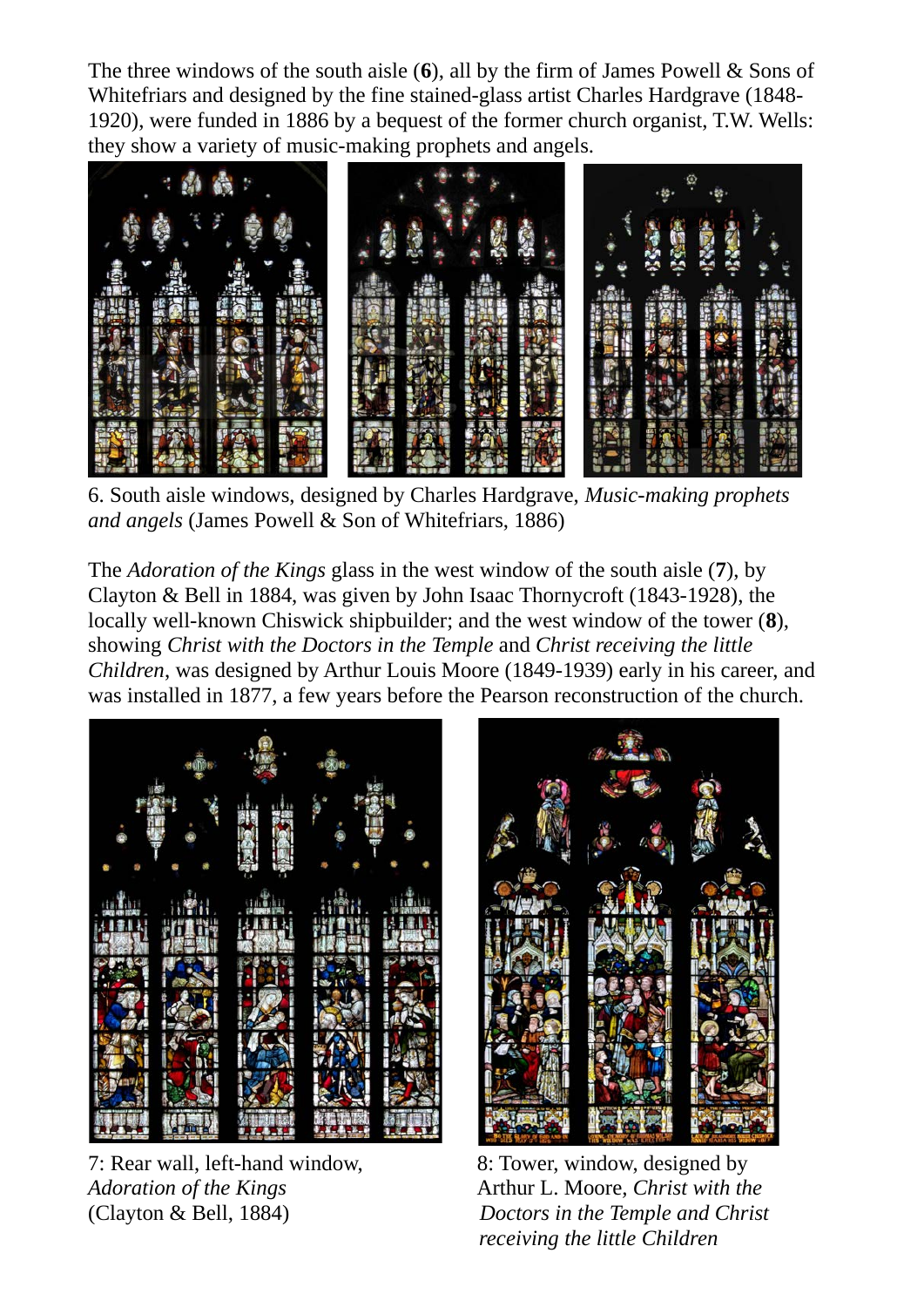The west window of the north aisle (**9**), of *Christ blessing the Children*, was given in 1884 by Sir John Donaldson (1840-1899), a partner of John Thornycroft in the shipbuilding industry. Donaldson was a Scot and accordingly the window unusually includes the patron saints of several Scottish cities: Saints Andrew, Columba, Margaret, Regulus, Mungo, Machar and Giles.





 9: Rear wall, right-hand window, designed by Carl Almquist, *Christ blessing the Children* **Children** *Old Testament patriarchs* (Clayton & Bell, 1884) (Shrigley & Hunt, 1884)

10: North aisle, central window,

The window in the middle of the north aisle (**10**) was given by the parishioners and congregation in recognition of Henry Smith's contribution to the re-building of the church. Appropriately, it shows a series of temple-building Old Testament figures: Kings David, Solomon and Hiram, and the High Priest Zadok. Designed in 1884 by the Swedish Carl Almquist for the Lancaster-based firm of Shrigley & Hunt, this window stands somewhat apart from the principal groups of mid-1880s windows in the church. Historically, however, it is a very important window: based in figure style on the 'Aesthetic', neo-classical style developed by William Morris and Edward Burne-Jones in the 1870s, it is the best surviving example of the transition from the 'Aesthetic' to the historicist style of the mid-1880s.

Finally, the outer pair of the windows of the north aisle are by Clayton & Bell. That to the west (**11**), showing four Old Testament patriarchs, Noah, Abraham, Melchizedek and Joseph, was given in 1884 by his parishioners in recognition of the contribution of Rev. Lawford Dale to the parish. As vicar of Chiswick from 1857 to